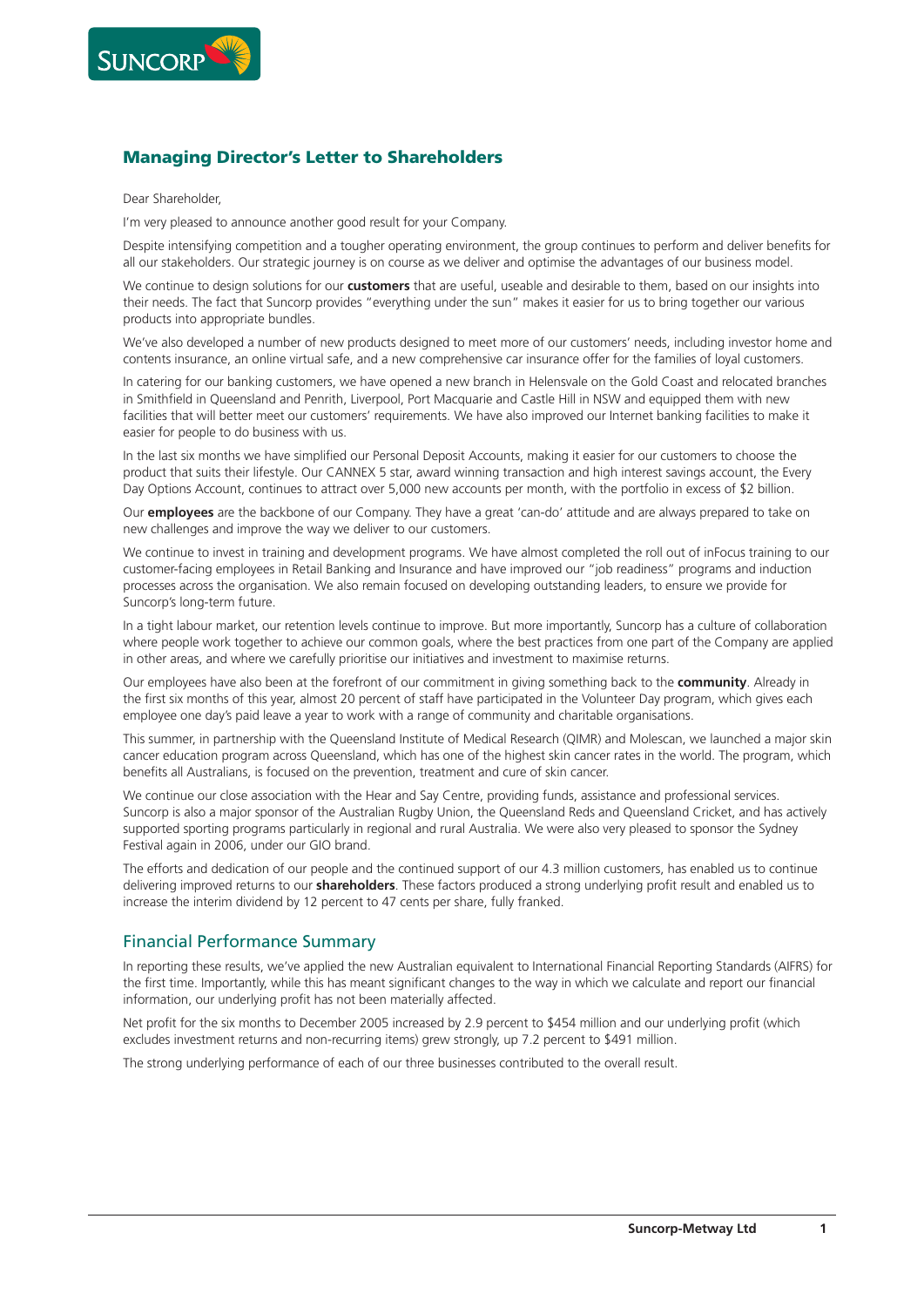## **Managing Director's Letter to Shareholders** (continued)

#### Banking

The Banking business delivered a 16.4 percent increase in profit before tax to \$255 million for the six months to December 2005. Total lending grew by 11.9 percent, despite a softening of the housing market and intense levels of competition across all our portfolios.

During the period we concentrated on driving profitable growth, and the Bank's margin performance reflects this. Our net interest margins declined by just one basis point since December 2004 (on a like-on-like basis, excluding the impact of AIFRS). Operating costs continued to be carefully managed and valuable efficiency gains were achieved.

Housing receivables grew by 11.2 percent to \$19.6 billion compared to the prior December, with continued growth supported by retention and sales initiatives. We also further rationalised our home loan product suite, increased marketing and continue to make improvements in providing better service for our existing customers.

In Business Banking, receivables were up 12.2 percent to \$16.1 billion. The Commercial (SME) and Corporate Lending portfolios performed well, growing by 14.2 percent and 49.9 percent respectively on a year on year basis, while Development Finance and Agribusiness also sustained favourable growth in a tightening market over the same period.

Suncorp continues to achieve above industry growth rates in retail deposits which increased by 12.6 percent to \$13.6 billion to December 2005. This is being driven both by the success of our Everyday Options transaction account, which has now attracted more than \$2 billion in deposits since its launch in March 2004, and also by investment deposit growth, which increased 21.7 percent to \$4.5 billion during the period.

## General Insurance

Pre-tax profit in the General Insurance business of \$330 million for the period was underpinned by growth in personal lines and favourable claims outcomes during the period.

The Insurance Trading Result (ITR), which is the underwriting result plus investment income, fell marginally to \$209 million. However, this still equates to a substantial insurance margin of 17.0 percent on net earned premium, well above our long-term guidance range of 11–14 percent.

Gross Written Premium (GWP) of \$1.3 billion for the half-year was up 2.8 percent on the prior December. A 7.8 percent growth in short tail personal lines offset slower growth in Compulsory Third Party business, which resulted from reduced premium rates. This has passed on significant benefits to consumers.

Over the last six months, Suncorp invested heavily in advertising and marketing in developing our franchise and supporting future growth. We paid particular attention to our GIO brand, launching a new marketing campaign and introducing our GIO Rewards program aimed at improving retention.

We are also making good progress in our "claims cost reduction project" which is focused on improving efficiency in order to achieve reduced expenditure on claims.

In personal insurance, higher than expected storm activity impacted on our claims costs. However in long tail classes, we saw continued improvement in claims experience as a result of a series of legislative changes substantially reducing the costs of personal injury claims. These changes have also enabled benefits to be passed onto consumers with significant reductions in rates over the last 18 months.

#### Wealth Management

Our Wealth Management business continues to be a solid contributor to profit, delivering a pre-tax profit of \$42 million.

The business benefited from sustained confidence in equity markets and strong new business sales which increased by 10.8 percent to \$400 million for the half-year to December following a decline in the previous six months. The value of sales was up by 24 percent, largely as a result of a higher volume of sales and increased profitability on personal risk products.

Consumer Credit Insurance (CCI) sales increased by 88 percent during the 12 months to December. The strong growth benefited from the launch of our new CCI Home Loan Product and increased sales of CCI Personal Loans.

Funds under management grew to \$12.3 billion at December 2005. Funds under administration increased 10.3 percent to \$5.7 billion, the growth underpinned by strong investment earnings and strong net inflows.